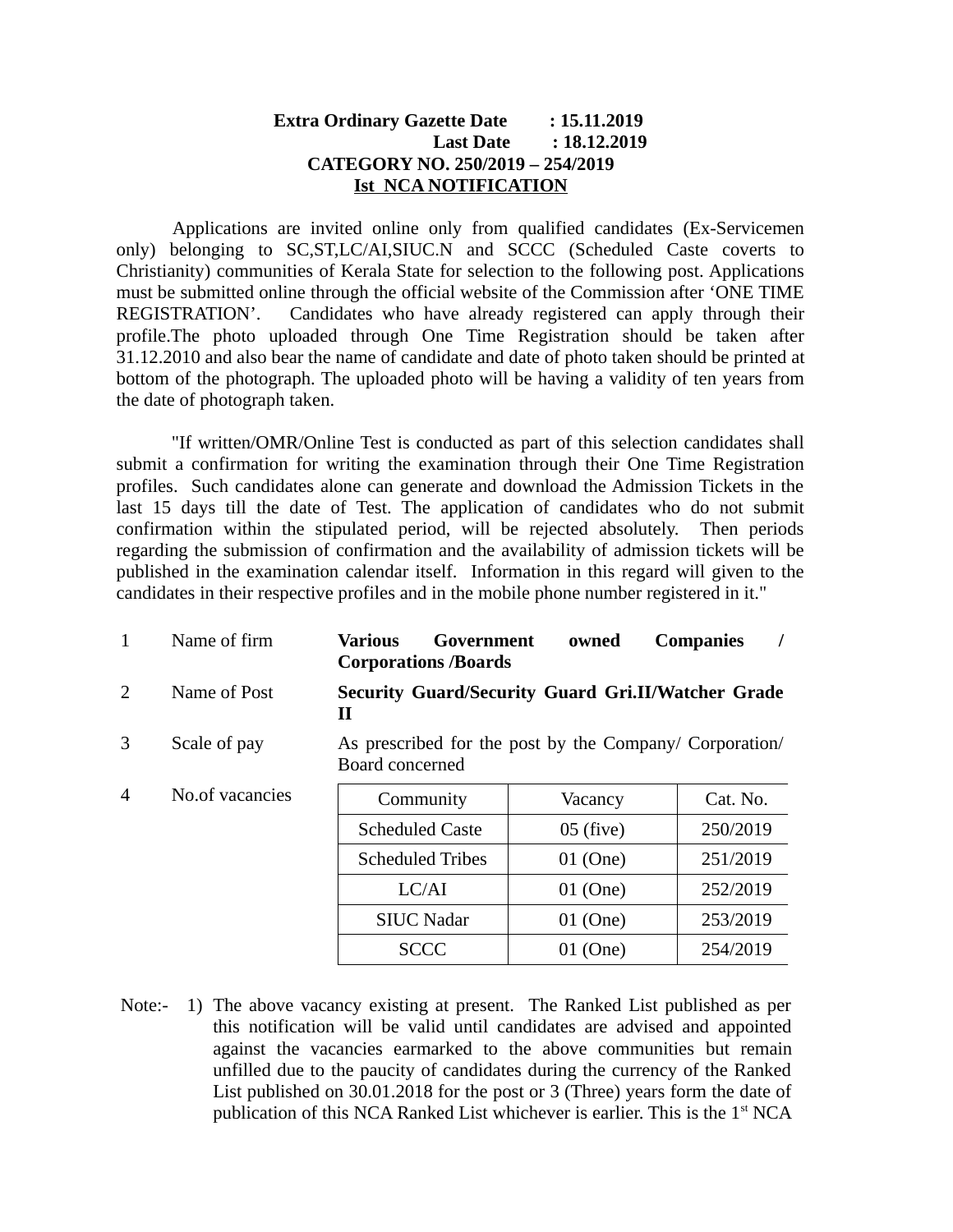Notification published due to the non availability of candidates as per the notifications in the Gazette dated 15.11.2013 (Category No.410/2013) vide mother ranked list No.76/2018/ROQ dated 30.01.2018 published for the post.

- 2) The Kerala Public Service Commission shall have the power to cancel the advice for appointment of any candidate to the above post, if it is subsequently found that such advice was made under some mistake. On such cancellation the appointing authority shall terminate the service of the candidate, provided that, the cancellation of advice for appointment by the Commission and subsequent termination of service of the candidate by the appointing authority shall be made within the period of probation or 240 days from the date of joining duty whichever is earlier.
- 5 Method of appointment : Direct Recruitment from Ex-servicemen only (Candidates belonging to SC,ST,LC/AI,SIUC.N and SCCC Communities only) 6 Age (i) SC&ST : **18-50** , (Born between 02.01.1969 and 01.01.2001 (both dates included). (ii) SCCC – **18-49** (Born between 02.01.1970 and 01.01.2001 (both dates included). Note : In the case of those members belonging to Scheduled Castes who had converted to

Christianity after adult age & their children, the upper age limit shall be 50 years. Such candidates should be born between 02.01.1969 and 01.01.2001, both dates included.

(iii) LC/AI , SIUC.N : **18-49** (Born between 02.01.1970 and 01.01.2001 (both dates included).

[Including the relaxation as per para 2(i) of the General Conditions]

Note:- 1) *The provisional hands working in the above concern will be given age relaxation to the extent of their provisional service put in subject to a maximum of Five years from the upper age limit provided they are within the prescribed age limit on the date of their first appointment in the above concern. But the regular employees of the concern are not eligible for the above concession for further appointment. The provisional hands should obtain certificate showing the period of their provisional service in the concern and shall produce the same as and when required by the commission. It would also be clearly specified in the certificate that they were not working in the regular service of the concern.*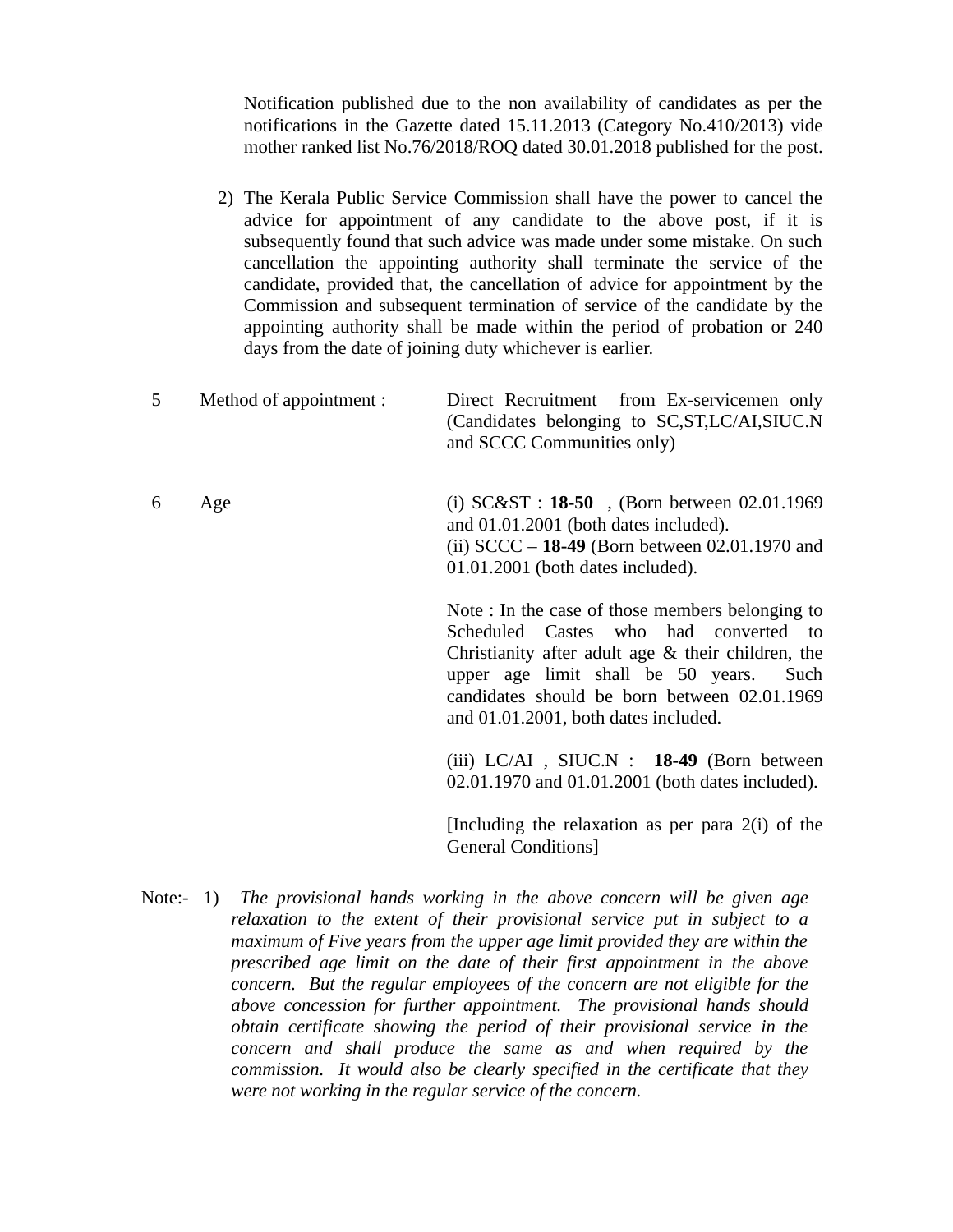2) *Application submitted by Candidates other than SC,ST,LC/AI,SIUC.N and SCCC Communities will be summarily rejected. No rejection memo will be issued to those candidates*.

( For other conditions regarding age relaxation please see para  $2(ii),(ii),(iv),(vi)$  & (vii) of the General Conditions)

# **7. Qualifications:-**

- (i) Pass in Standard VII (New) or its equivalent examination.
- (ii) Not less than 3 years experience in the Armed Force viz.Army/Navy/Airforce.
- (iii) Knowledge of Cycling.
- (iv) Height  $-168$  cm
- (v) Chest Normal 81 cm with minimum 5 cm expansion.

#### **Note :**

- 1 Women are not eligible to apply for the post.
- 2 Rule 10 (a) ii of Part II of KS&SSR is applicable.
- 3 Candidates who claim equivalent qualification instead of the qualification mentioned in the notification shall produce the relevant Government Order to prove the equivalency at the time of verification, then only such qualifications shall be treated as equivalent to the prescribed qualification concerned.
- 4 If the caste of a candidate is wrongly mentioned in the SSLC book, the candidate should claim their original caste in the application and should produce the community certificate /Non-creamy layer certificate issued from the revenue authority concerned along with the Gazette Notification of the same at the time of certificate verification.

#### **8. Mode of submitting applications :-**

 (a) Candidates shall register as per 'ONE TIME REGISTRATION ' system on the Official Website of Kerala Public Service Commission 'www.keralapsc.gov.in' for applying for the post. Candidates who have registered can apply by logging on to their profile using their User- ID and password. Candidates must click on the 'Apply Now' button of the respective posts in the Notification link for applying for a post. No application fee is required. Candidates can view and have a print-out of the details in the profile by clicking the link Registration Card, if required. Candidates are responsible for the correctness of the personal information and secrecy of the password. Before the final submission of the application on the profile candidates must ensure correctness of the information on their profile. They must quote the User- ID for further communication with the Commission. Applications once submitted will be received as provisional and particulars shall not be deleted or altered after submission. The application will be summarily rejected if non compliance with the notification is found in due course of processing. Documents to prove qualification, community, age etc. have to be produced as and when called for .